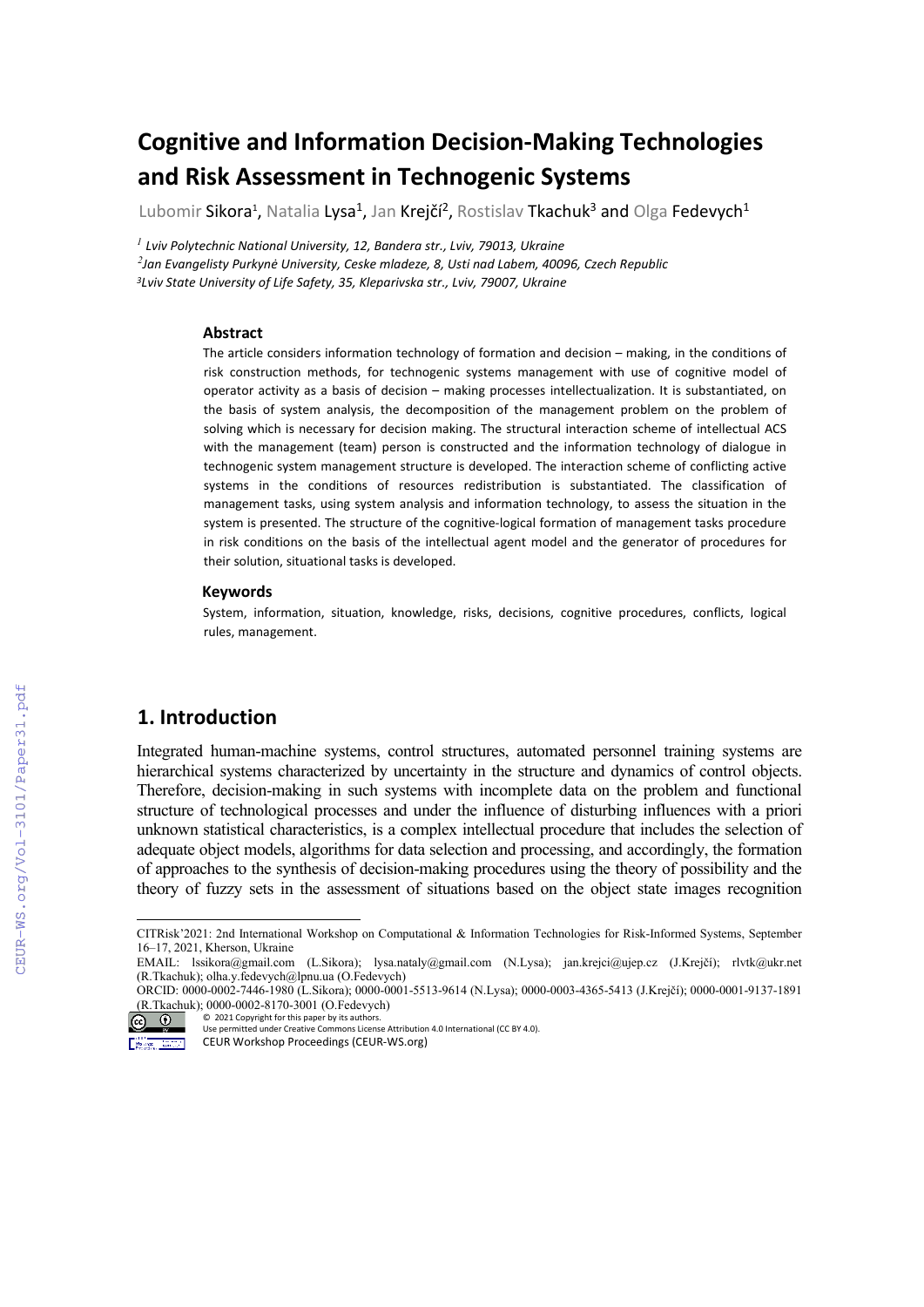$[1, 2, 4–7].$ 

*Purpose.* Substantiation of information technologies methods, system analysis, logicalcognitive models for control systems of technogenic structures in the conditions of threats creation.

#### **2. References analysis**

In the fundamental work [1] the principles of complex control structures of automated humanmachine systems creation are considered and large systems development forecast is given. In [2, 3] the hierarchical systems construction methods using manager operator cognitive models are analyzed. Problems of operator activity on management in ACS and operative thinking at decision-making are considered in monographs [4, 5]. Management problems in the conditions of a situation change at action of disturbances on process of decision-making are shown in [6, 8]. The monograph [7] highlights the logical problems of artificial intelligence for use in control systems. The monograph [16] is devoted to the study of mathematical modeling methods of data processing processes by a human operator in human-machine systems and the detection of errors due to factors influencing its activities. Monographs [15, 17] are devoted to data processing methods for decision making, artificial intelligence, theory of knowledge and learning, modern technologies of process analysis and technical logic.

In [11, 12] the analysis of risks models which arise in hierarchical technogenic systems is carried out.

In [9] construction methods of information technology of formation and decision-making under risk conditions are considered for management of technogenic systems with use of cognitive model of operator activity. In [10] the problem of decision-making in the risk conditions and conflict situations in the presence of terminal restrictions is considered at the time of resolving the crisis in the complex system management structure.

The results of research used in the [13, 14, 19–21] are devoted to the analysis of information technologies, the concept of their development, platforms and standards, software and expert systems, fuzzy logic.

In [22] the use of data mining to improve energy efficiency in complex systems is substantiated.

The paper [23] is devoted to developing the Multi-hazard Risk Assessment Framework containing models, scenarios, and methods for analyzing the risk related to multi-hazards. The multi-layered spatial model and the model of the Human-Infrastructure System based on hierarchies and having great scalability in time and space are proposed. These models take into account all possible relations between people, objects of infrastructure, natural environment, and corresponding spatial areas [24]. The proposed event-based scenario representation model provides sufficient detailization in space and time and can properly represent multi-hazards, including compound events, cascading effects, and risk-related processes driven by environmental and societal changes.

### **3. Presentation of the main research material**

Decision-making under active threats in hierarchical organizational and production systems is a complex problem and is characterized by both a game component and clear decision-making procedures in the management of technological processes (TP) and organizational and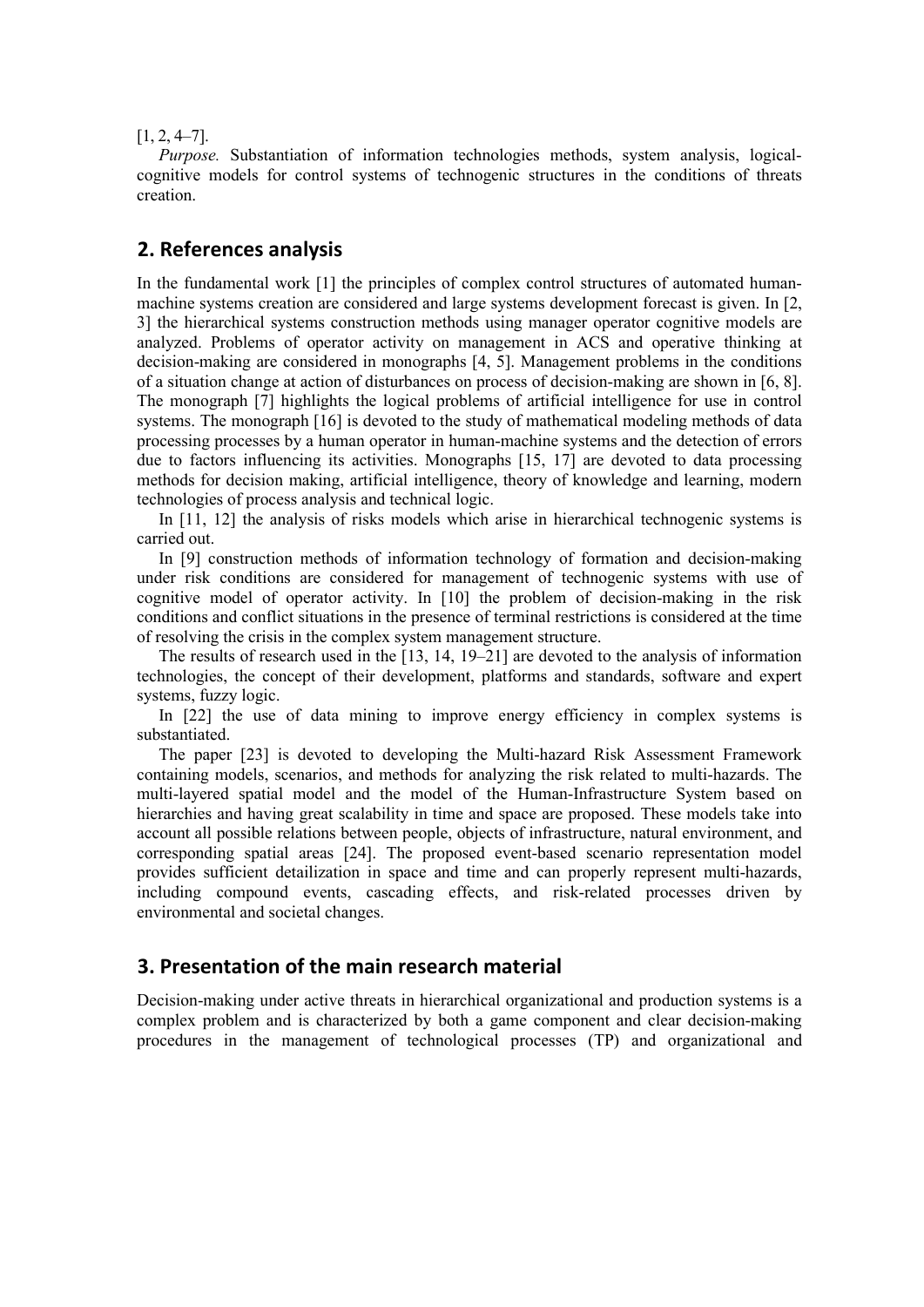administrative structures (OAS), both in normal and in extreme conditions that arise due to information-type attacks and cognitive failures of managers.

Decomposition of making managerial decisions problem in terms of threats risks can be divided into a set of tasks:

– creation of new intelligent control systems for the processes of autonomous control systems functioning (ACS) of TP and SCA;

– existing ACS operating modes diagnostics, their optimization and adaptation to the effects of disturbances and threats and changes in their target orientation.

## **3.1. Classification of intelligent control information systems**

Here is the classification of intelligent information systems (IIS) [2, 3], which are components of automated control systems (human-machine complexes):

– problem-oriented expert systems using artificial intelligence for data processing and classification;

– intelligent information systems of man-made and organizational structures situational management that operate in the face of threats and attacks to change strategies and goals;

– сomputational and logical modeling systems of dynamics of potentially dangerous objects (PВO) – design objects;

– intelligent educational systems in the structure of universities;

– intelligent simulators for special training of personnel working in conditions of threats and cognitive disruptions;

– intelligent agents, as goal-oriented structures in hierarchical control systems of technogenic systems.

## **3.2. Consideration the classes of problems, the solution of which ensures the reliable operation of man-made (technogenic) systems in the face of active threats**

Problem area and types of tasks that can be performed by the information-intellectual system (IIS) [16, 17] in the development of management strategies and ensuring resilience to active threats, information attacks on the ACS system and technogenic structures:

- ault diagnosis of complex systems and software products;
- planning a targeted actions sequence for the strategies implementation;
- observation of situations, recognition and classification of images;
- object management in accordance with the setted strategies and goals.

Here is a block diagram of the interaction of intelligent systems (IS) – Figure 1.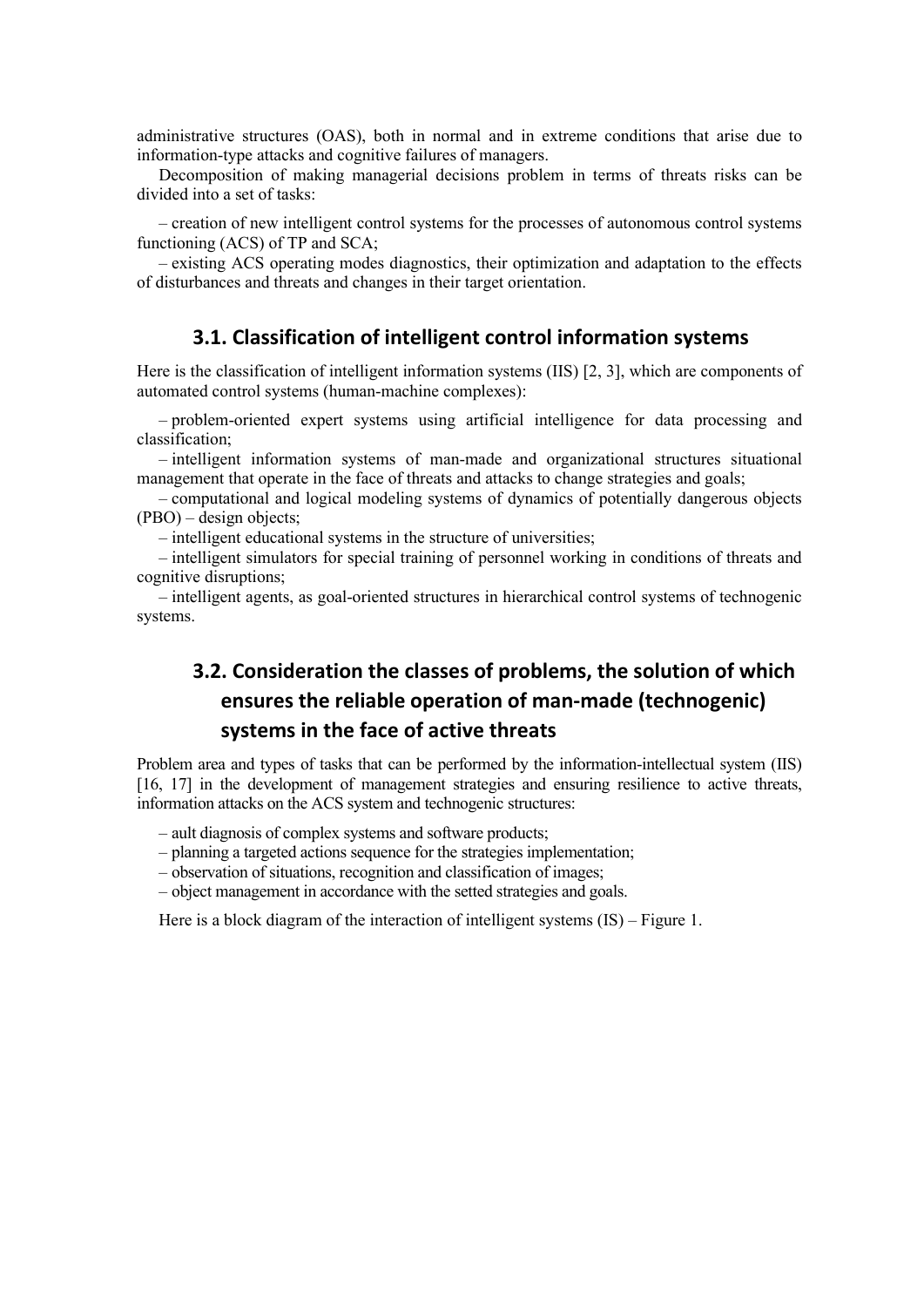

**Figure 1:** Block diagram of the intelligent systems interaction (ACS-LPR)

Such a complex intellectual structure performs the function of object management with a certain type of technological process  $\{TH_i \leftarrow F_i\}$ , which is affected by disturbing factors from the external environment and the dynamics of market environment changes in the parameters. The task of the system is to keep the object in the target operation area in case of resource type failures and interferences. To effectively solve management problems, it is necessary that the structure of decision-making procedures and data structure have a conjugate, consistent, formalized, logical-mathematical and informational representation Figure 2 and appropriate meaning in the perception of the situation content by the operator cognitive system.

The task, in the general case, is a situation with uncertainty that motivates purposeful actions of the intelligent system to achieve a certain goal at a given time interval and its effective solution based on proven strategies, methods, algorithms, procedures and cognitive methods.

The target in such a system is encoded in the solving system (IPS – intelligent problem solver). Then it acts as requirements description for the state of the system in which the target is formed. An intelligent system (IPS) is characterized by an algorithm and a procedure for finding a strategy for problem task and situation solving, based on a given goal orientation.

V. Glushkov pointed out the important role of information technologies for the creation of problems solving methods and procedures that arise in the design of systems (man-made, publishing and organizational) in his research [8].

Substantiating their automation based on the use of information models of dialog mode, inference, generating hypotheses and decision making methods, it was first identified the role of management intellectualization in schemes for constructing procedures for the algorithms synthesis for solving constructive problems. This did not take into account the cognitive, but only the energy aspects of the operator's behavior when assessing the situation in the system under the influence of active type interference and threats – Figure 2.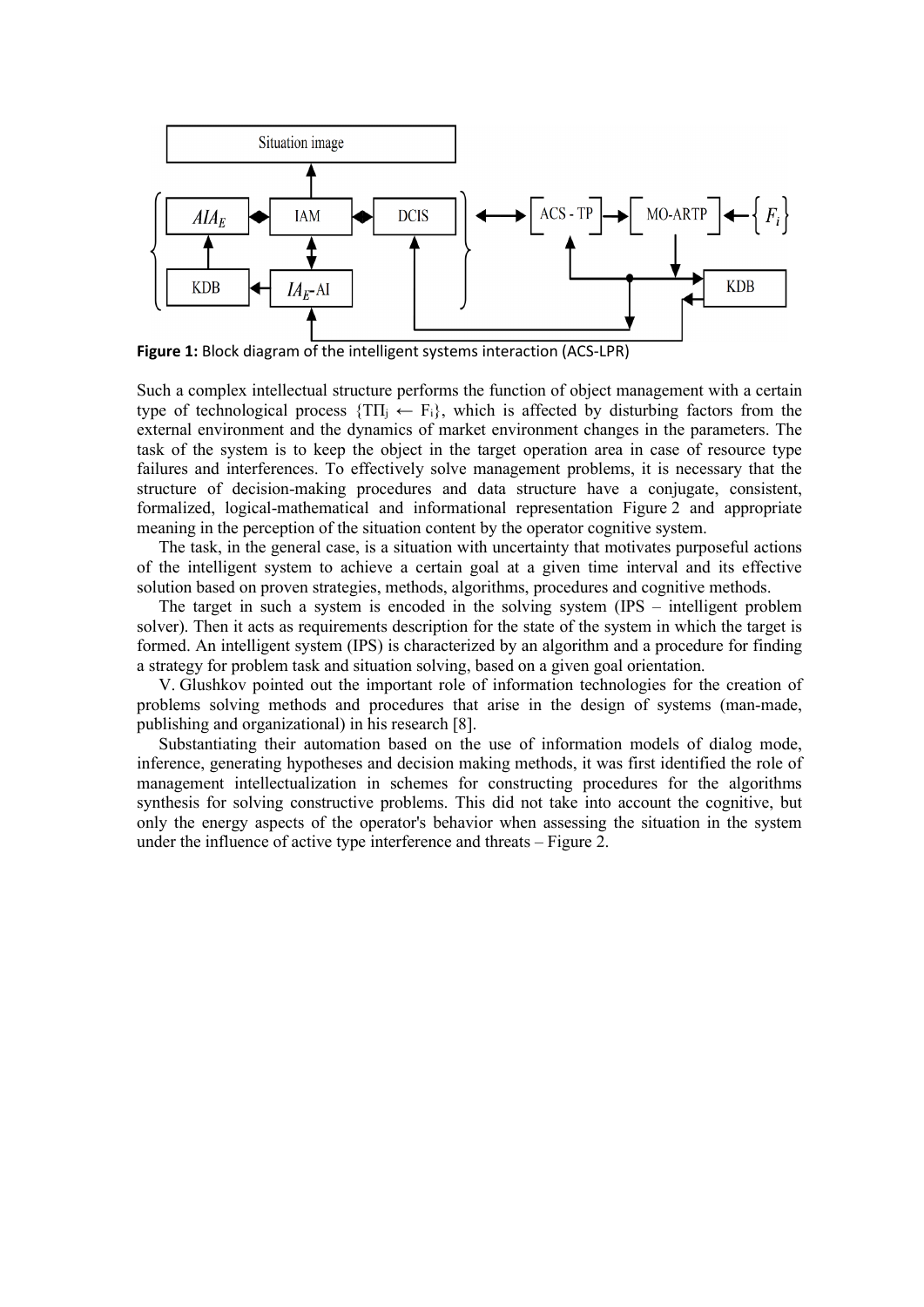

**Figure 2:** Information technology and interaction scheme of the agent with artificial intelligence with the expert and the coordinating managing agent (IACS-TP) of the control system

## **4. Models of data perception in the ACS-TP operator field of attention in the limit modes of energy-active object operation**

The operator's perception of analog and digital data from the control devices of the control object state has its own features in assessing their content in the field of attention, which are that when analyzing the situation in the object: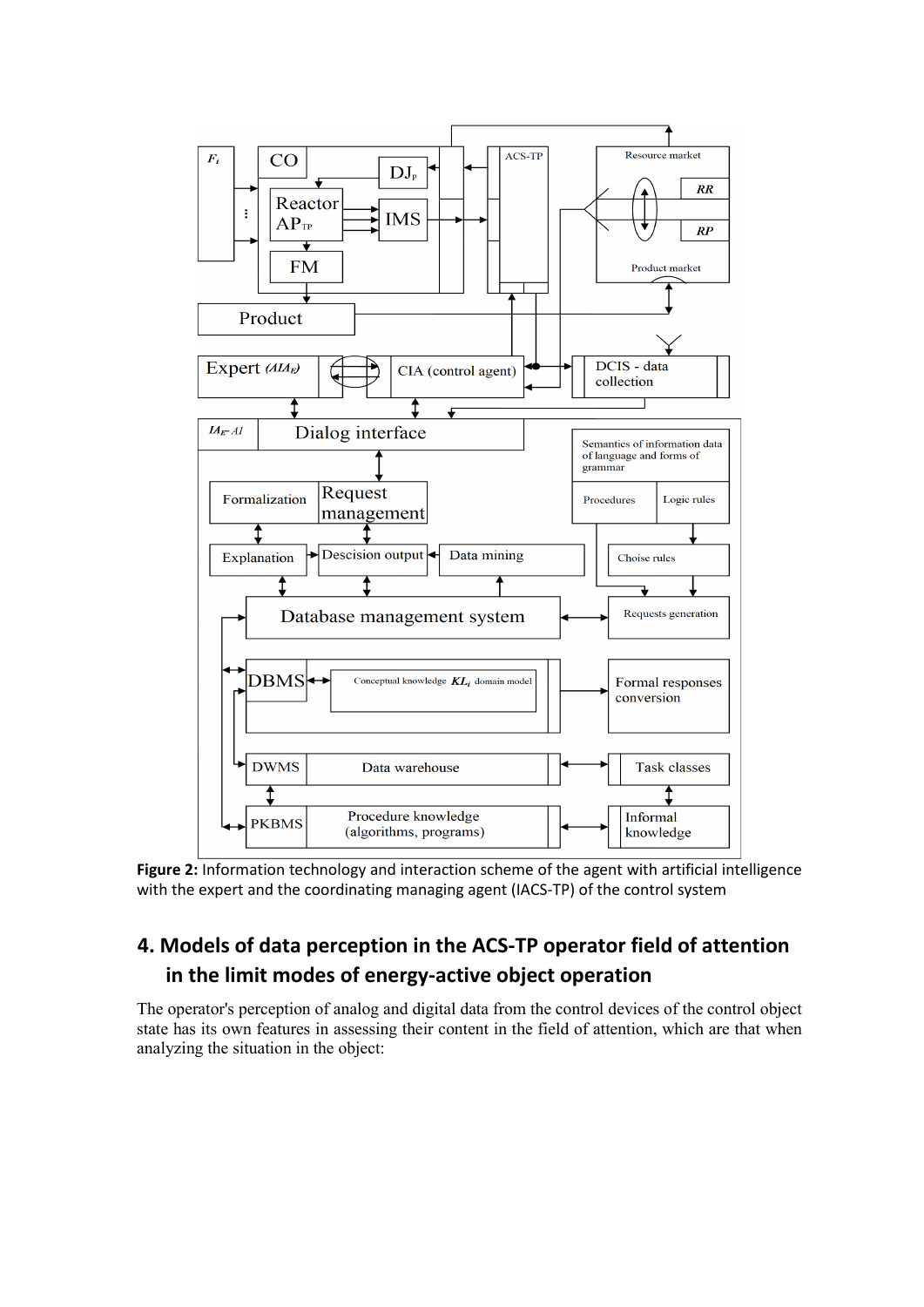– digital data is stored in memory but not visible from previous trajectory history  $(F<sub>n</sub> trak)$ ;

– fuzzy orientation, according to the data on the distance to the modes boundary lines *( F*Δ*αr)*;

– the tendencies change trajectory dynamics at control actions performance on a short terminal time interval is not traced  $(F_{\Delta}^* trakX(t));$ 

– the input of the system usually has border loads of the technological structure at maximum power, it is impossible to clearly determine the allowable distance to the limit mode and the time of transition to the emergency state in a short time interval  $(t_{02} - t_{04})$  of energy-intensive object,  $(F_{\Delta}^{0}(L_{A}-L_{g})),$ 

– indication of maximum values changes the perception of the data content by the operator and puts him in a stress state due to the alarm of the system transition to an uncontrolled emergency state  $(t_{04}, t_{05})$   $F(HL(L_4))$ .

At perception of analog signals in the graphic form there are some lacks, and possibility of the trajectory forecast the operator in terminal time is complexed at the expense of associative figurative display of data in the attention field and scenario interpretation of events. *(Ті)* by classifier of the situation – Figure 3. Only the trajectory interpretation leads to distortion of the display scale values in different intervals of numerical values of measurement and when the trajectory enters the mode boundary areas, causing stress in decision-making on management *(t04, t05)*, of ACS operator cognitive system.



**Figure 3:** Situation classifier block diagram

Designation to the structural scheme:  $\{Si\}$  – system state,  $DSit(\theta(t_i))$  – dynamic in the time moment  $t_i$  by parameter  $Q$ ,  $(ALARM)$ ,  $(AVAR)$  – state of alarm and accident, IMS – information measuring system, ACS – automated control system, TS (EICO) – technological system with energy-intensive control object, RS – source of resources.

Based on the analysis of real load modes and standards, critical parameters are determined and a permissible states regime map of the energy-active control object is formed, which is the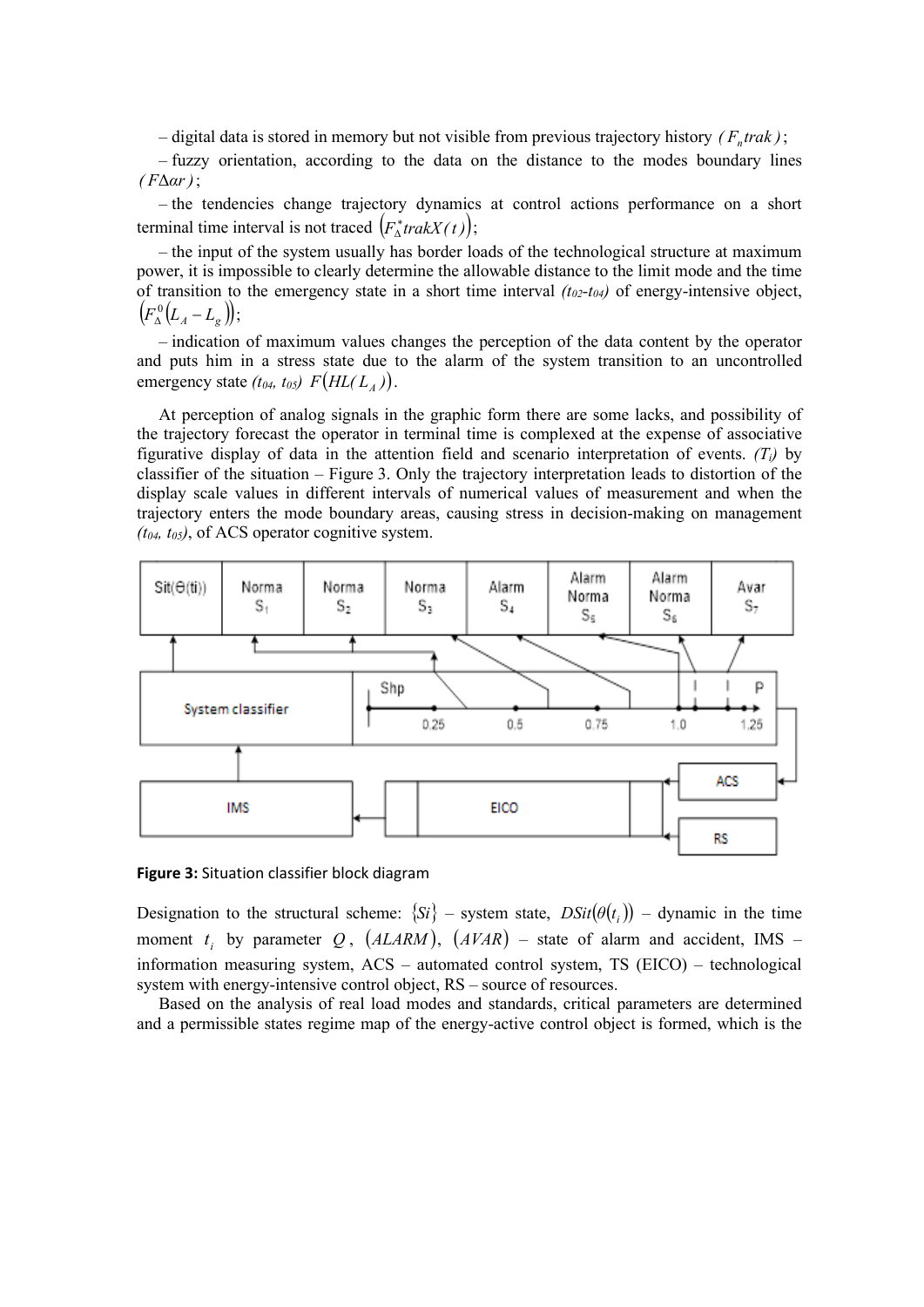basis for developing a situations system classifiers based on the choice of power scale class *Sh*(*P*).

With the target task of increasing the power of the energy-active object, the operator performs complex (tracking) control according to on a given trajectory – Figure 4.

On a certain control cycle to the maximum load, the operator (*Zi*), depending on the value of power load, perceives the situation on the basis of data with different levels of mental stress, which can lead his neurocognitive system, from fear of an accident, to systemic-cognitive failure.

Data perception distortion scheme (Fig. 4) by a person operator of ACS-TP reflects the influence of many factors and interpretation of the situation content depending on the uncertainty in the description of dynamic objects and units according to the confidence degree in the readings of devices (correct), which are the part of IMS-ASU structure using current state change trajectory images and assessment of membership functions {*Mi*}.

The reason for the existence of uncertainties should be considered incompleteness and inconsistency of data from different devices that control the unit, incompleteness of the selected information base of the IMS, aging of devices during long service life, measurement errors from the type of control and management problem (which is being solved) according to the event development scenario – Figure 3.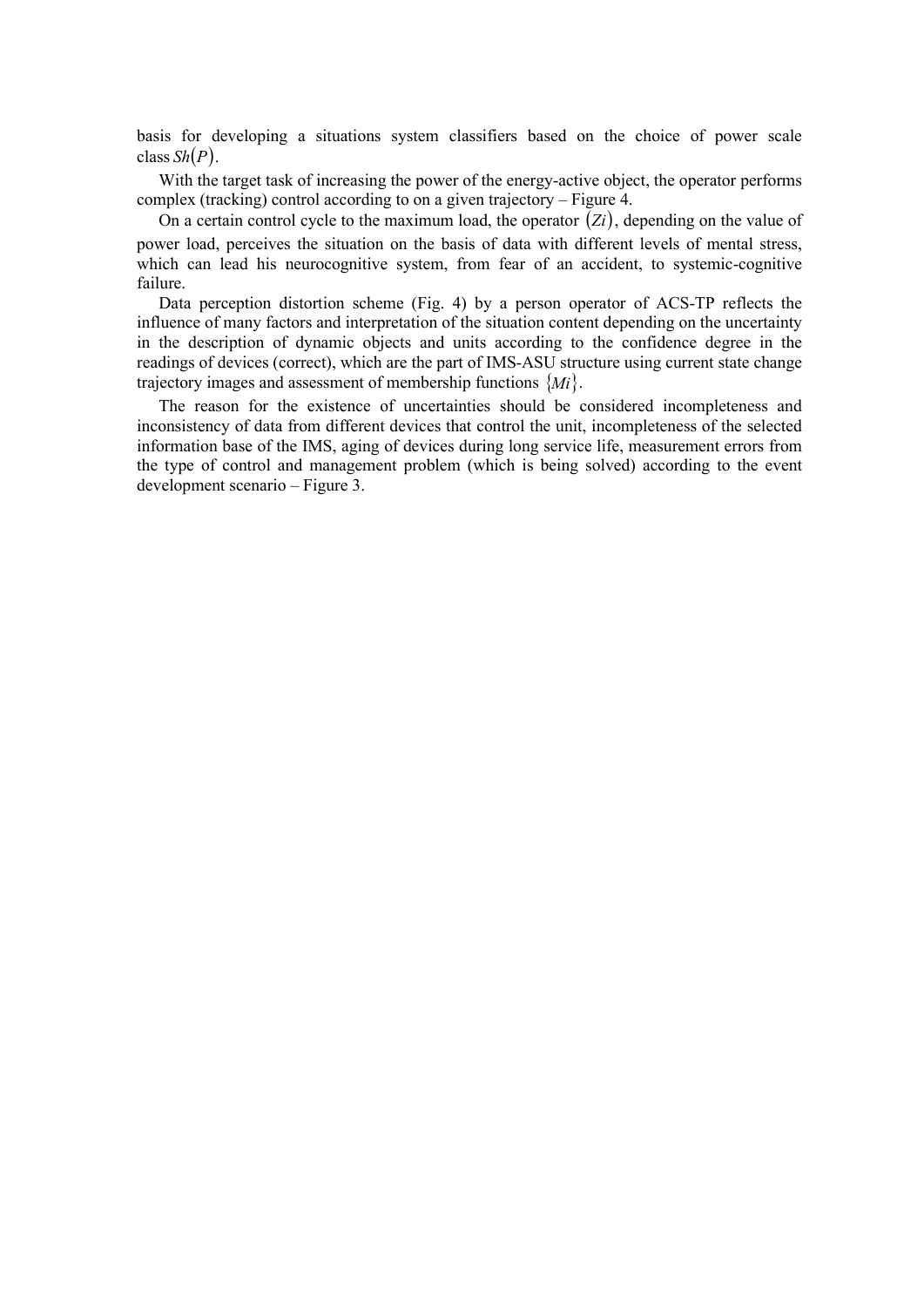

**Figure 4:** Data perception distortion scheme in the field of view of the ACS-TP operator in the conditions of loading traffic growth

According to the type of tasks to be solved by the operator, uncertainties are formed in the generated situations under the influence of obstacles: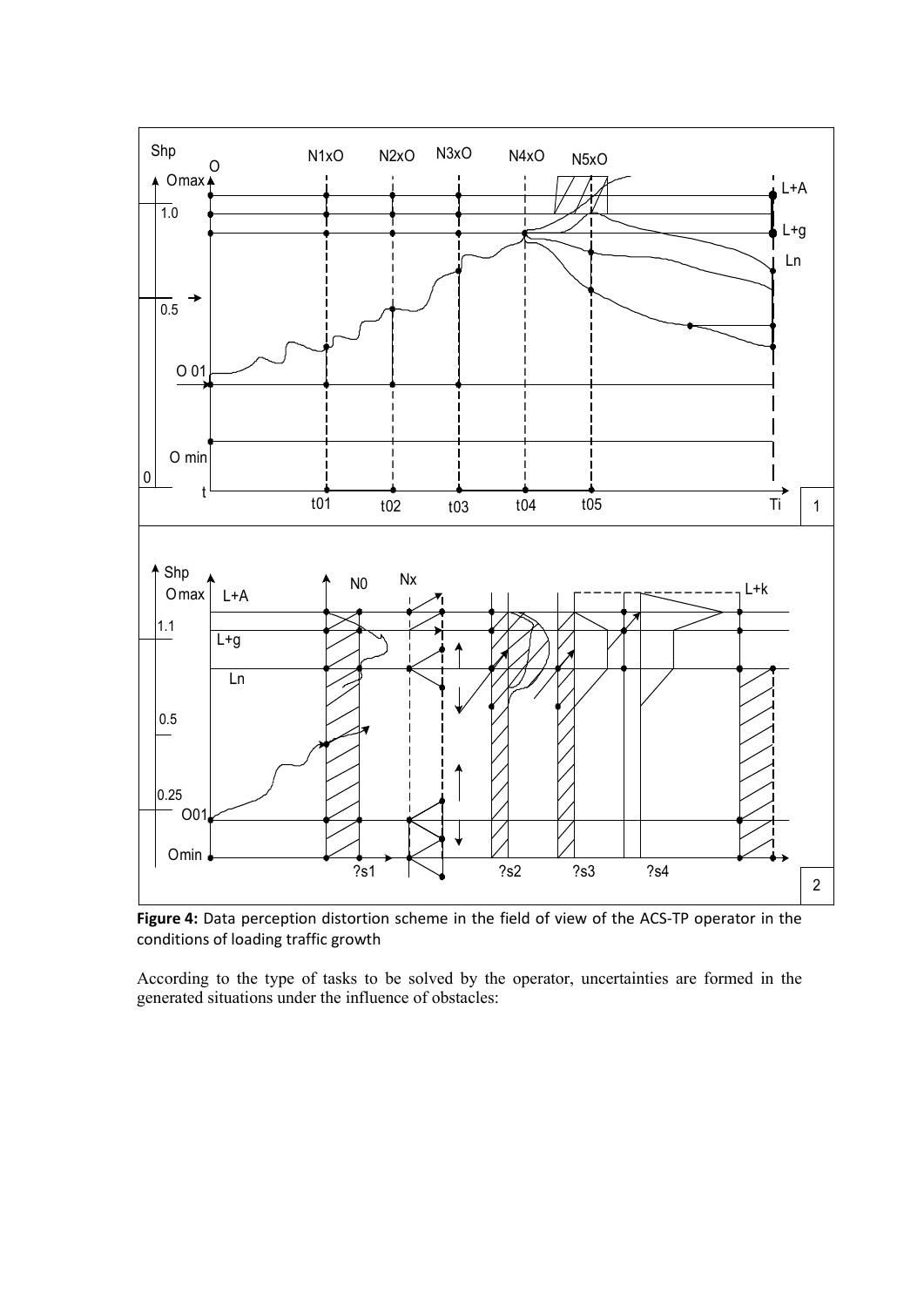– Uncertainty due to the ambiguity of existing knowledge about the object in the database and knowledge base and blurring and ambiguity, incomplete professional knowledge of the operator and his ability to make decisions in stressful situations;

– Uncertainty caused by incomplete knowledge about the object for different subject-oriented area hierarchy levels of control object units and blocks description, which have a physical or linguistic nature.

According to the situation, the uncertainties are divided into:

Linguistic uncertainty  $-$  is caused by the vagueness and ambiguity of individual words of grammatical constructions, which have syntactic, semantic and pragmatic components and represent a description of the situation.

Cognitive uncertainty  $-$  is generated by the perception peculiarity of different types of data devices in the field of operators attention and their interpretation.

Physical uncertainty – is caused by a low level of knowledge about physico-chemical energy processes in the management object and misunderstanding of their essence, which leads to incorrect management decisions, increased risk of accidents, technological process instability.

Physical uncertainty is associated with the stochasticity of events, phenomena, processes, their causal relationships, the error in the data selection at different times when changing the technological process dynamic modes in the object units and blocks.

When approaching the limit modes, the operator on the basis of information from the data stream from the multimedia board and analog and digital devices that are in his field of vision forms situation image in the system target space according to the mode specified by the manager.

According to the load, the operator decides to correct the situation in the event of resource disturbances, information threats, system attacks, malfunctions appearances, that can cause accidents and risks in the system. The modes dependence on the load level, leads to cognitive stress when making decisions on the correction of state control and the anxiety growth when approaching the allowable normative values.

In such a situation, the operator as a cognitive intellectual agent must have a certain intellectual potential that ensures effective management decisions. Intellectual potential depends on the knowledge of professional training, the ability to make decisions in unusual situations. Accordingly, this approach is the basis for the separation of activity factors.

Selected factors of ability to manage, in terms of risk and extreme situations, are formed in the tables:

Table 1 – factors of operator disorientation while decision making;

Table 2 – uncertainties factors in the data selection on the object state to assess the situation by the operator;

Table 3 – cognitive factors in assessing the reliability of data and management decisions;

Table 4 – knowledge required to perform the management decisions by the operator.

The values of factors (coefficients) are obtained in the process of testing according to the logical-cognitive approach of their construction [2, 3].

| ۱D<br>л<br>٠<br>۰. |  |
|--------------------|--|
|--------------------|--|

| Factors of operator disorientation in decision makingce |
|---------------------------------------------------------|
|---------------------------------------------------------|

| N∘ | Facts                   | Factor content                                        | $K_E$      |
|----|-------------------------|-------------------------------------------------------|------------|
|    | $F_{n}$ (trak $X_{i}$ ) | When digitally represented $N_{Y_i}$ the state change | $F(N_{Y})$ |
|    |                         | trajectory is not traced                              |            |
|    | $F_{n}(\Delta a_{r})$   | Loss of orientation by the operator when the          | FG.        |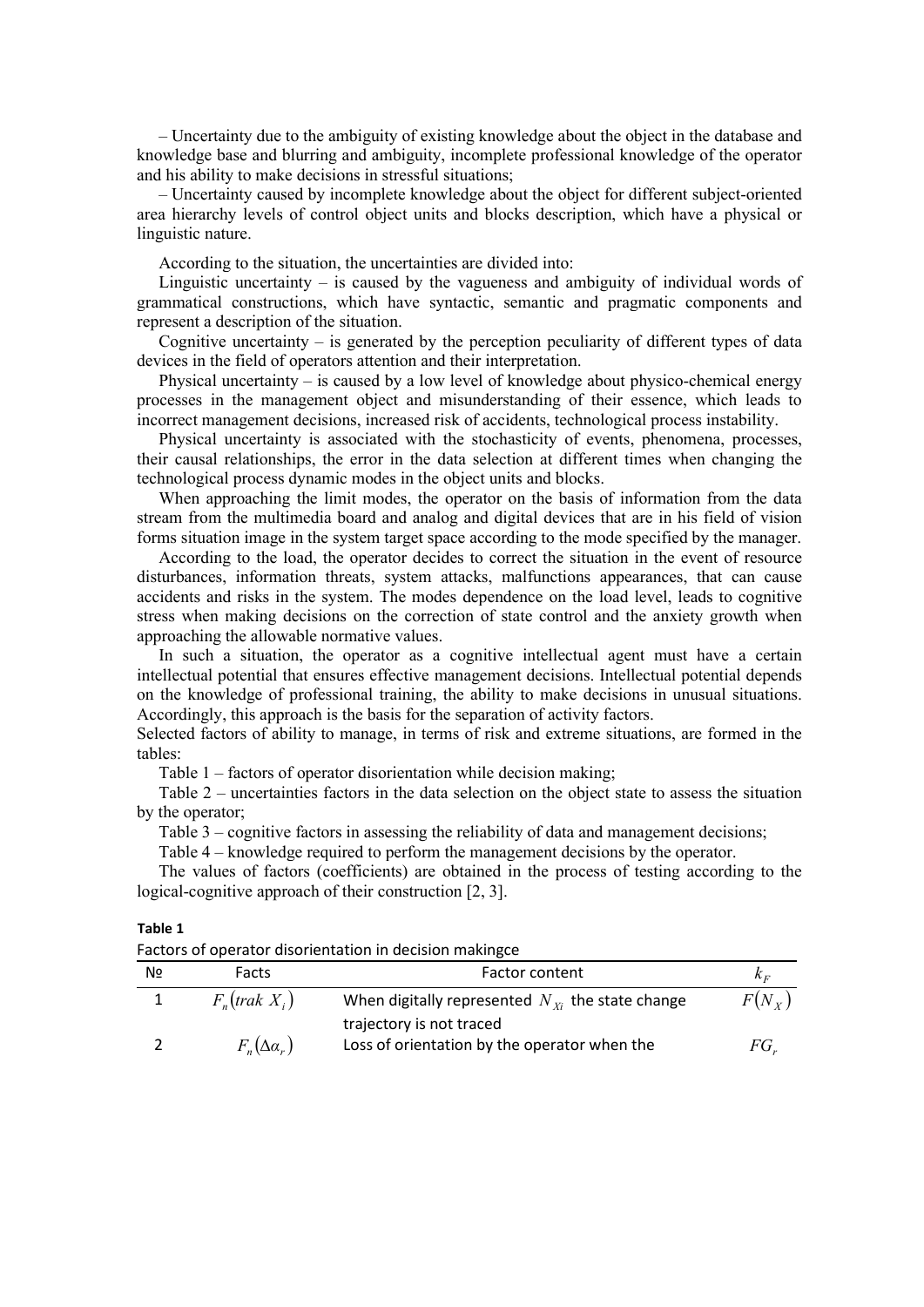| 3 | $F_{\Lambda}^{U}($ trak X)           | trajectory approaches to the boundary mode line<br>There are no tendencies to change the trajectory<br>$x(t, u)$ under the action of management U in  | $F_{\alpha}^{U}$     |
|---|--------------------------------------|-------------------------------------------------------------------------------------------------------------------------------------------------------|----------------------|
| 4 | $F_{\Lambda}^{U}(L_{\Lambda}-L_{G})$ | conditions of noise<br>Disorientation of the operator when approaching the<br>emergency state of systems under the control and<br>interference action | $F_{\Lambda}(L_{4})$ |
| 5 | $F(HL(L_A))$<br>$max N_{Y}$          | Occurrence of stress in the operator when<br>approaching the emergency line and when estimating<br>the maximum devices readings                       | F(max)               |
| 6 | $F(N_x \pm \Delta_i)$                | Distortion of data perception by the operator at<br>disturbances action                                                                               | $F$ (sen L           |
|   | $F_D(\hat{N}_X)$                     | The operators confidence degree in the devices<br>readings on the reliability level                                                                   | $F_D(\hat{N}_X)$     |
| 8 | $F_N(\text{sit} \Pi G)$              | The situation uncertainty factor in the operator<br>imagination under the interference influence                                                      | $F_{N}(\hat{X})$     |
|   |                                      |                                                                                                                                                       |                      |

Uncertainties factors in selecting object status data for operator for event assessment

| N <sub>2</sub> | Facts                                              | <b>Factor content</b>                                                 |                  |
|----------------|----------------------------------------------------|-----------------------------------------------------------------------|------------------|
| $\mathbf{1}$   | $F_{nd}\left(V_{pi}\left _{i=1}^{U}\right.\right)$ | Data incompleteness and inconsistency from<br>different devices       | $F_{nd}$         |
| $\overline{2}$ | $FIB(N_X)$                                         | Incomplete information base of various devices<br>scales              | F(Sh)            |
| 3              | $F_{\rm uni}(N_{X})$                               | Contradictory data from different devices values                      | $F_{sn}$         |
| 4              | $F_{T_{\epsilon}}(N_{X})$                          | Changing readings due to aging devices                                | $F_{\Lambda}N_X$ |
| 5              | F(NT)                                              | Devices terminal reliability during system operation                  | $F_{T}$          |
| 6              | $F(\Delta X(\xi))$                                 | Device errors under interference action                               | $F_{\Lambda X}$  |
| 7              | $F_{RS}$                                           | Errors dependence on the type of control tasks<br>importance          | $F_{R}$          |
| 8              | $F_{US}$                                           | Dependence on the type of management tasks<br>(need)                  | $F_U$            |
| 9              | $F_V(AlgVD)$                                       | Data reliability factor for selected measurement<br>algorithms        | $F_V(\hat{D})$   |
| 10             | $F_D(Alg\hat{N}_X)$                                | Data reliability factor for selected data processing<br>algorithms    | $F_n(\hat{D})$   |
| 11             | $F_{nZ}(D_i(\xi))$                                 | Uncertainty factor due to incomplete knowledge of<br>system functions | $F_{UZ}$         |
| 12             | $F_u(Ndi)$                                         | Data blur                                                             | $F_\mu$          |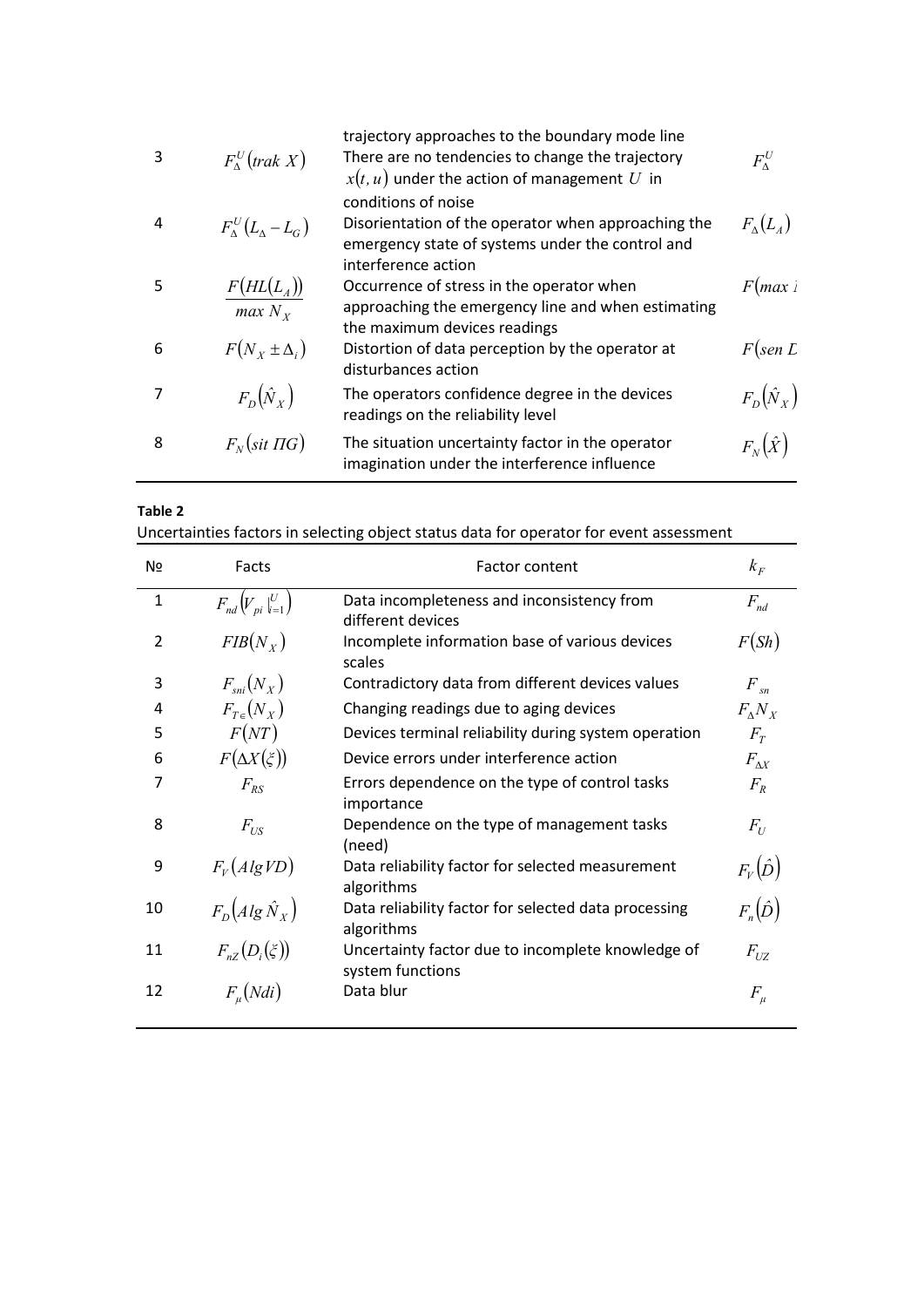| Nº           | Facts                                                                                              | Factor content                                                                      | $k_F$             |
|--------------|----------------------------------------------------------------------------------------------------|-------------------------------------------------------------------------------------|-------------------|
| $\mathbf{1}$ | Low, disordered professional knowledge of a<br>$F_{nZ0}$<br>professional operator about the object |                                                                                     | $K_{nZ0}$         |
| 2            | $F_{nR}$                                                                                           | Low level of training                                                               | $K_{nR}$          |
| 3            | $F_{VR}$                                                                                           | Ability and ability to make operational decisions                                   | $K_{UR}$          |
| 4            | $F_s(sit)$                                                                                         | Ability to make decisions in a stressful situation                                  | $K_{SS}$          |
| 5            | $F_{nf}$                                                                                           | Misunderstanding of physical processes in units and<br>blocks                       | $K_{nf}$          |
| 6            | $F_{L}(sit)$                                                                                       | Ability to linguistically meaningful description of the<br>situation                | $K_{\mathit{LS}}$ |
| 7            | $F_{\scriptscriptstyle KZ}(PR_{\scriptscriptstyle U})$                                             | The impact of interference on cognitive failure in<br>decision-making on management | $K_{KZ}$          |
| 8            | $F_u(sit \to Iconst)$                                                                              | The ability to imagine the image of the situation                                   | $K_{PU}$          |
| 9            | $F_{nc}(Iconst)$                                                                                   | Ability to correctly assess the situation in the space<br>of goals                  | $K_{\pi C}$       |
| 10           | $F_{\scriptscriptstyle{KI}}(D_i/T_{\scriptscriptstyle{m}})$                                        | Ability to detect constructive information from the<br>data stream                  | $K_{\mathit{Ki}}$ |
| 11           | $F_{nr}(UR_i)$                                                                                     | Indecision in making management decisions                                           | $F_{nrU}$         |

**Table 3** Cognitive factors in assessing the data reliability and management decisions

**Table 4**

Knowledge that needed to make management decisions by the operator

| Nº             | Facts                                                                    | <b>Factor content</b>                                                                                                         |                       |
|----------------|--------------------------------------------------------------------------|-------------------------------------------------------------------------------------------------------------------------------|-----------------------|
| $\mathbf{1}$   | $Z_{sd}$                                                                 | Knowledge of the object's structure and dynamics                                                                              | $F_{sd}$              |
| $\overline{2}$ | $Z_{\text{ps}}$                                                          | Knowledge of how to represent the spaces of goals<br>and states of the object                                                 | $F_{ps}$              |
| 3              | $Z_M(F \longrightarrow$ sit                                              | Model of the object's reaction to the influencing<br>factor                                                                   | $F_{m,f}$             |
| 4              | $Z_{\scriptscriptstyle SI}^{\scriptscriptstyle P}((U,F)\rightarrow sit)$ | Ability to use knowledge to predict changes in the<br>state under the action of management and threats                        | $F_{SU}^P$            |
| 5              | $Z_V(\text{strat}(U/C_i))$                                               | Ability to build optimal strategies for achieving goals<br>in the face of threats                                             | $F_{CU}$              |
| 6              | $Z_{nn}^{K}(F \rightarrow U_{d})$                                        | Ability to evaluate cause-and-effect diagrams of the<br>threat factors influence on the cognitive agent<br>management actions | $F_{\textit{pn}}^{K}$ |
| 7              | $Z_{PR}^{K}(KsitU_i)$                                                    | Ability to make decisions in crisis and emergency<br>situations based on system knowledge and experience                      | $F_{PR}^{K}$          |
| 8              | $Z_u(\mathcal{A}_i)$                                                     | Ability to process fuzzy data                                                                                                 | $F_{\mu d}(A_i)$      |
| 9              | $Z_{\mu\nu}(\Pi \overline{\mu}_i)$                                       | Ability to interpret blurred data                                                                                             | $F_u(\mathcal{A}_i)$  |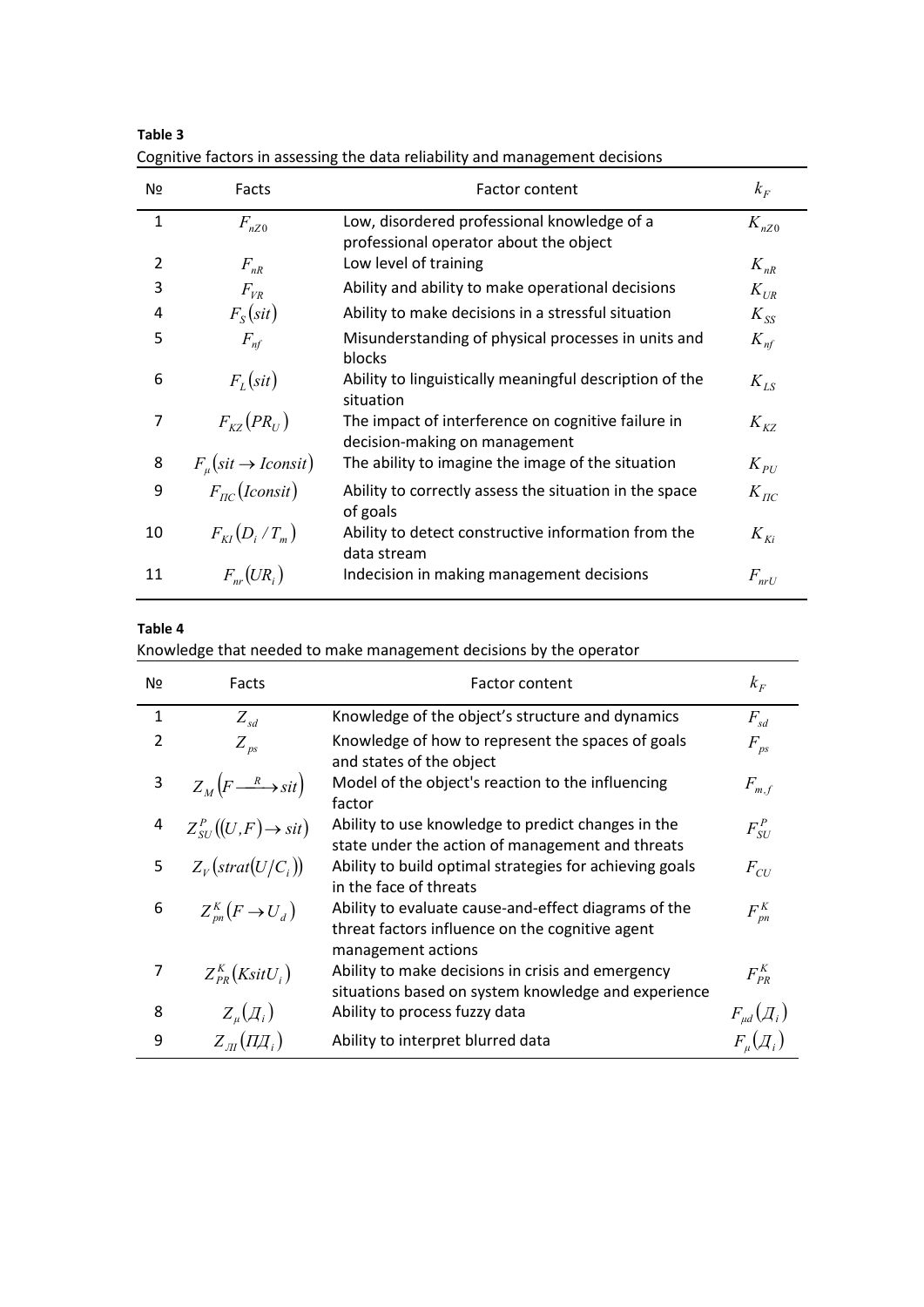Based on the testing and the results obtained, it is possible to assess the level of operational staff training at existing enterprises and optimize them to minimize incorrect decisions that lead to emergencies due to incorrect assessment of measurement data about objects state and their interpretation under threats and information attacks.

According to the situation that occurs in the system, table 5 and table 6 are constructed, which characterize the ability of the operator to make management decisions.

Expert assessments of cognitive components  $(CF_i, PR_i)$  for decision making by the manager.

| Factor          | Cognitive acts              | Kd            | Кr            |
|-----------------|-----------------------------|---------------|---------------|
|                 |                             | intervals     | value         |
| CF <sub>1</sub> | goal realization            | $0,8-10$      | $0,6 - 0,9$   |
| CF <sub>2</sub> | goal orientation            | $0,8-1,0$     | $0, 5 - 0.8$  |
| CF <sub>3</sub> | generation of strategies    | $0,7-1,0$     | $0, 5 - 0, 8$ |
| CF <sub>4</sub> | control logic               | $0,6-1,0$     | $0,4-0,7$     |
| CF <sub>5</sub> | assessment of actions taken | $0, 5 - 1, 0$ | $0, 5 - 0, 7$ |
| PR <sub>1</sub> | action planning             | $0,6-1,0$     | $0, 5 - 0, 8$ |
| PR <sub>2</sub> | choice of alternatives      | $0,6-1,0$     | $0, 5 - 0, 8$ |
| PR <sub>3</sub> | wrong choice $\Omega_i$     | $0, 5 - 1, 0$ | $0, 3 - 0, 7$ |
| PR <sub>4</sub> | creativity                  | $0,7-1,0$     | $0,6 - 0,9$   |
| PR <sub>5</sub> | goal generation             | $0,8-1,0$     | $0,6 - 0,8$   |
| PR <sub>6</sub> | assessment of situations    | $0, 5 - 1, 0$ | $0, 5 - 0, 9$ |
| PR <sub>7</sub> | logic procedure RZ          | $0,7-1,0$     | $0,7-0,9$     |
| PR <sub>8</sub> | coordination procedures     | $0,8-1,0$     | $0,7-0,9$     |

| Table 5                             |
|-------------------------------------|
| Cognitive operations for management |

Expert evaluation (ІІ) logic of thinking

#### **Table 6**

IT-technology cognitive components (КСі)

| Components  | Intervals Kd, Kr<br>Information operations                           |                |             |
|-------------|----------------------------------------------------------------------|----------------|-------------|
| <b>KCm</b>  | whole oriented thinking cognitive models                             | $0,6 - 0,95$   | $0,50-0,95$ |
| <b>KCd</b>  | analytical data analysis                                             | $0, 5 - 0, 95$ | 0,50-0,95   |
| KCe         | logic of thinking, CIA                                               | $0,15-0,95$    | $0,4-0,95$  |
| KCa         | cognitive processes algorithmization                                 | $0,10-0.95$    | $0,25-0,90$ |
| <b>KCz</b>  | situational tasks and problems essence cognitive<br>analysis         | $0,15-0,85$    | $0,40-0,55$ |
| <b>KCp</b>  | cognitive procedures for forming problem-solving<br>schemes          | $0,14-0,90$    | $0,4-0,85$  |
| KCi         | identification of the problem tasks information essence              | $0,25-0,90$    | $0,60-0,95$ |
| <b>KCr</b>  | use of information technology to solve problems                      | $0,30-0,90$    | $0,60-0,95$ |
| <b>KCdv</b> | cognitive processing of CIA data streams received from<br>the object | 0,30-0,85      | $0,40-0,90$ |
| KCI         | cognitive models of decision-making logic by an<br>intelligent agent | $0,4-0,90$     | $0,40-0,90$ |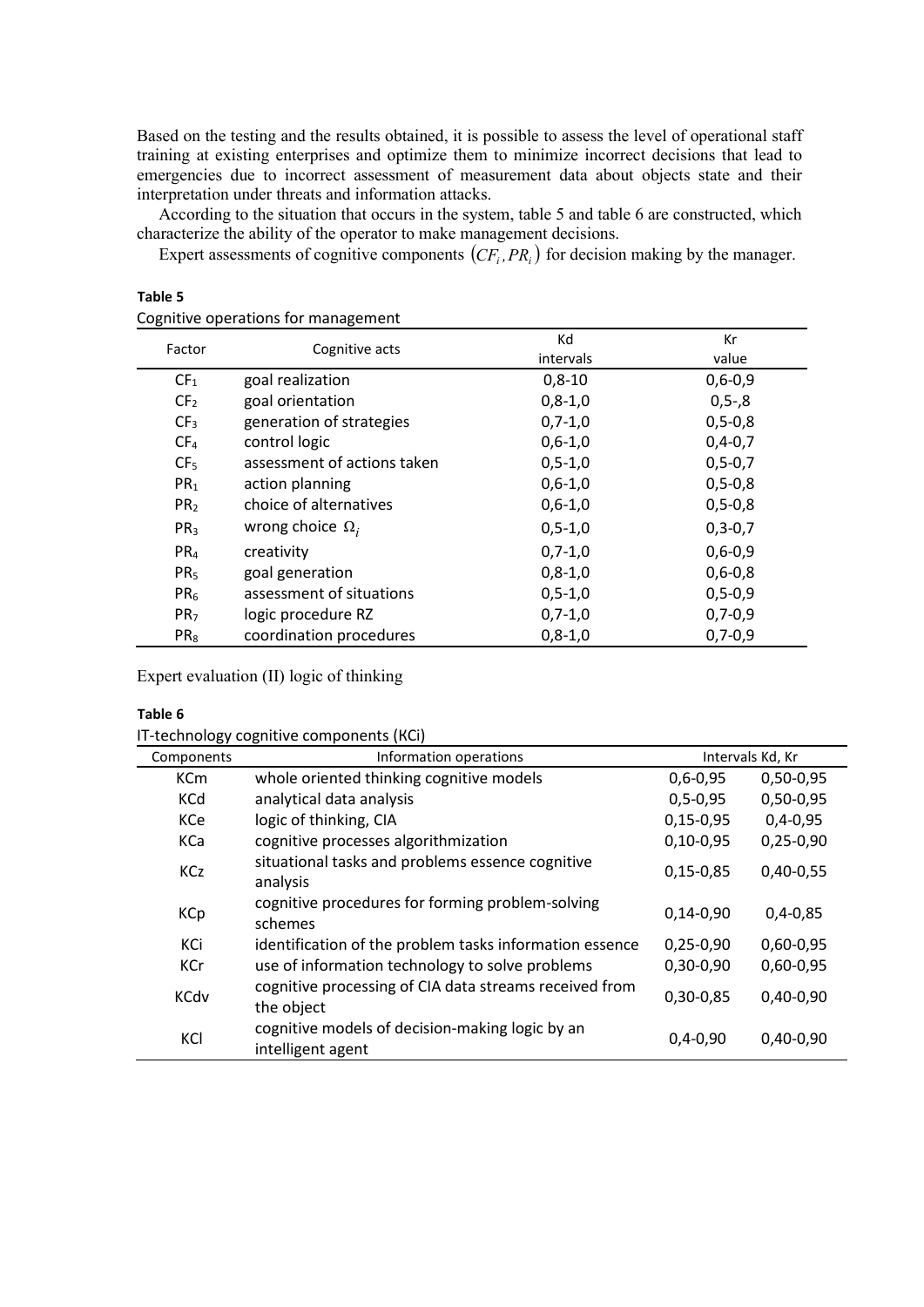Cognitive coefficients of intellectual abilities expert assessment are determined on the basis of test data processing  $\{PRi\}_{i=1}^n$ ,  $\{\forall PR_i \in [0.5-1.0]\}, \{KCI\}_{i=1}^n$ ,  $\{\forall KCi \in [0.7-1.0]\},$  and determine

the quality of decision-making by the operator in the face of threats.

Accordingly, there are assessments of the decision-making quality for the intelligent agent management

$$
IA_n\left[\bigwedge_i \{PR_i|i=1,n\} \rightarrow [0,5-0,7] \rightarrow [Rick \rightarrow n]\right].
$$
  

$$
\rightarrow [0,7-0,8] \rightarrow [Alarm]
$$

$$
\rightarrow [0,8-1,0] \rightarrow [Norma]
$$

The assessment of the risk level is based on the following models that characterize the processes of management decisions by the IA operator:

1. Probabilistic model of risk at the moment  $(t \in T_{nk})$ 

$$
Risk(t_i \in T_{nk}) = L_{pi} \{P_i / C_i\}_{ti} \rightarrow \{P_{i+1} / C_{in}\}_{ti+1} \rightarrow |Alarm|
$$

where  $P_i$  – the probability of wrong decisions that lead to consequences  $\{C_i\}$  – failure of the target task in the emergency area.

2. Unprofitable risk assessment model [22] when assessing an emergency situation:

$$
Risk(P/Cui)\rightarrow \emptyset \rightarrow \begin{cases} H_{ij}: C_i \in C_V \rightarrow (\alpha_r \rightarrow 0) \\ H_{i2}: C_i \notin C_v \rightarrow (\alpha_r \rightarrow 1) \end{cases}.
$$

Determines the maximum loss when exiting the target control area  $(C_V)$ .

3. Risk assessment based on the decision tree in the threats management of the maximum load of man-made system energy-intensive units – Figure 5.

4. Methods of payment functions for the loss of structure, resources, products.

5. To assess the risk level in the face of threats and management failures, hypothesis testing procedures were used in the form:

$$
H_1: \forall x [P(x) \Rightarrow Q(x)], P(x)=Z_j \in B_i;
$$
  

$$
H_2: \forall x [Q(x) \Rightarrow R(x)], Q(x)=Z_{j+1} \in B_{j+1}.
$$

Then the condition of reaching the target state is set

$$
C_i: \forall x \big[ P(x) \Longrightarrow R(x) \big], \, \, \text{tr}aR(x) \equiv \big( Z_j \to Z_{j+1} \to Z_{j+2} \big), \, \, R(x) \equiv Z_{j+2} \in B_c \, .
$$



**Figure 5:** Block diagram of risk assessment, where  $PVi$  – selection procedure,  $\{Str_i\}$  – strategies for choosing control actions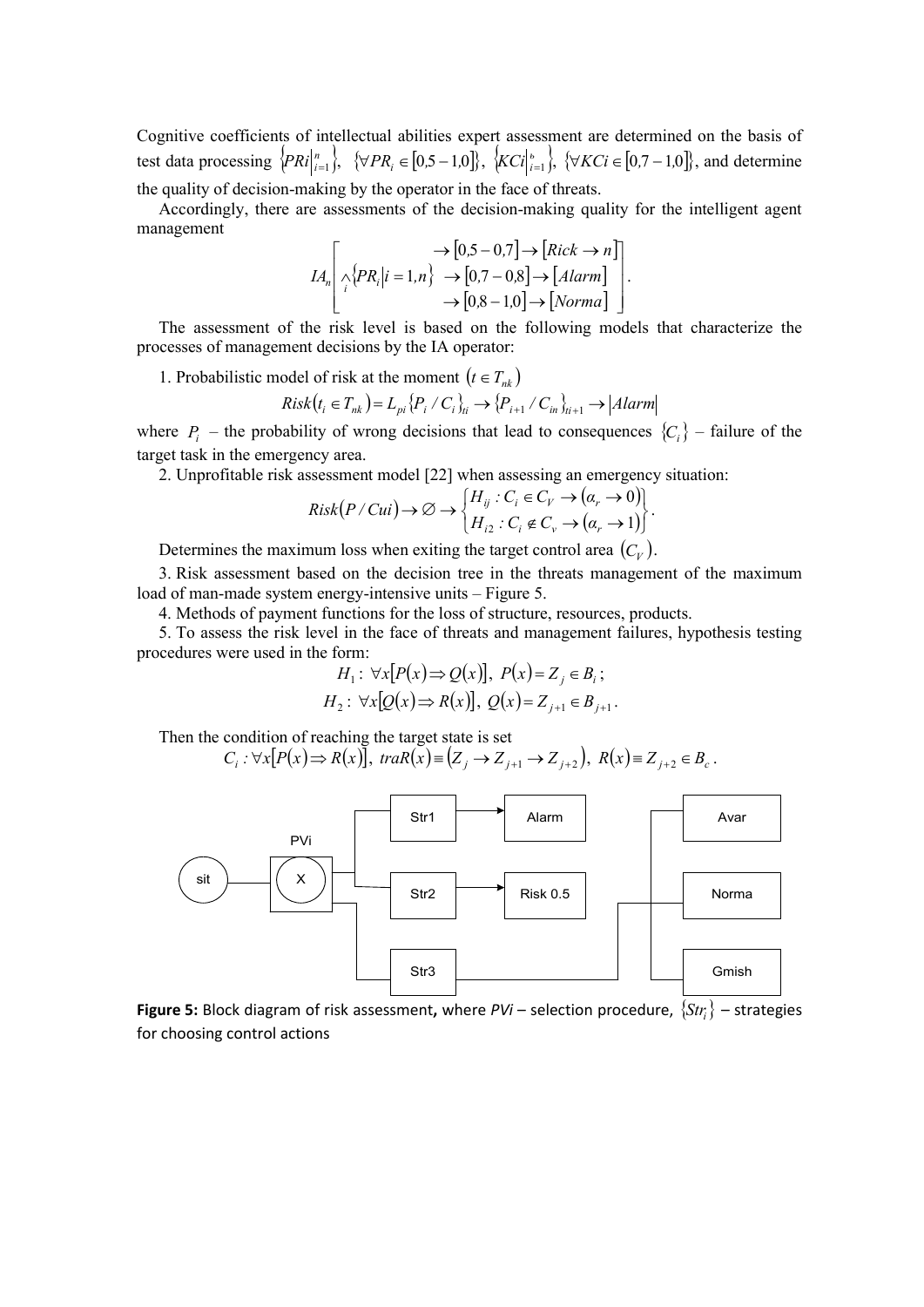These chains can be blocked under stress, which leads to the failure of management actions and emergencies.

### **5. Conclusion**

The logical substantiation problem of decision-making rules in intellectual systems is considered, the dialogue scheme and the decision – making scheme are substantiated as bases of persons admissible behavior strategies synthesis (active agent). It is shown that in stupor state, the deployment circuits in the process of logical goal-oriented output inference and event scenario evaluation can be blocked, which leads to the IACS loss of control for a certain terminal time.

The problem of forming target decision-making strategies for managing complex objects on the basis of an active intelligent agent as a target-made system in the integrated automated control systems structure is considered. The expert assessments construction methods for checking the operators-intelligent agents cognitive abilities are substantiated.

#### **References**

- [1] V. Hlushkov, Introduction to ACS, Kyiv, Technics, 1974
- [2] B. Durniak, L. Sikora, M. Antonyk, R. Tkachuk, Automated human-machine control systems of integrated hierarchical organizational and production structures in risk and conflicts conditions, Lviv, Ukraine Academy of printing, 2013
- [3] B. Durniak, L. Sikora, M. Antonyk, R. Tkachuk, Cognitive models of strategies formation of integrated hierarchical structures operative management in the risks and conflicts conditions, Lviv, Ukraine Academy of printing, 2013
- [4] V. Zaitsev, System analysis of operator activity, Moscow, USSR Radio, 1990
- [5] N. Machina, Economical risk and its measurement methods, Kyiv, TSNL, 2003
- [6] H. Pospielov, Situational management, Moscow, Science, 1986
- [7] L. Sikora, Cognitive models and logic of operational management in hierarchical integrated systems in risk conditions, Lviv, TSSD EBTETS, 2009
- [8] V. Hlushkov, Man and computer technology, Kyiv, Science thought, 1971
- [9] L. Sikora, N. Lysa, O. Fedevych, M. Navytka, R. Tkachuk, I. Dronyuk, Information technologies of formation of intellectual decision-making strategies under conditions of cognitive failures, in: Proceedings of Computational & Information Technologies for Risk-Informed Systems, CITRisk-2020, Kherson, Ukraine, 2020, pр. 233–254
- [10] L. Sikora, R. Tkachuk, N. Lysa, I. Dronyuk, O. Fedevych, [Information and logic cognitive](http://ceur-ws.org/Vol-2623/paper29.pdf)  [technologies of decision-making in risk conditions,](http://ceur-ws.org/Vol-2623/paper29.pdf) in: Proceedings of the 1st International Workshop on Intelligent Information Technologies & Systems of Information Security, IntellTSIS 2020, Khmelnytskyi, Vol. 2623, Ukraine, pp. 340–356
- [11] S. Orel, M. Mal'ovanyy, Risk, Lviv, LPNU, 2008
- [12] Complete works of V. Hlushkov, Cybernetics institute, Investigation models and methods for risks and reliablility theory operations, Kyiv, Cybernetics institute, 1992
- [13] M. Barankevych, Expert methods in decision making, Lviv, Ivan Franko LNU PC, 2008
- [14] National Aerospace University Kharkiv Aviation Institute, CASE evaluation of critical software systems, vol.1, Khmelnytsk-Kharkiv, NAU, 2012
- [15] A. Barsyegian, Data and process analysis, Sankt-Petersburg, BHV-Peterburg, 2009